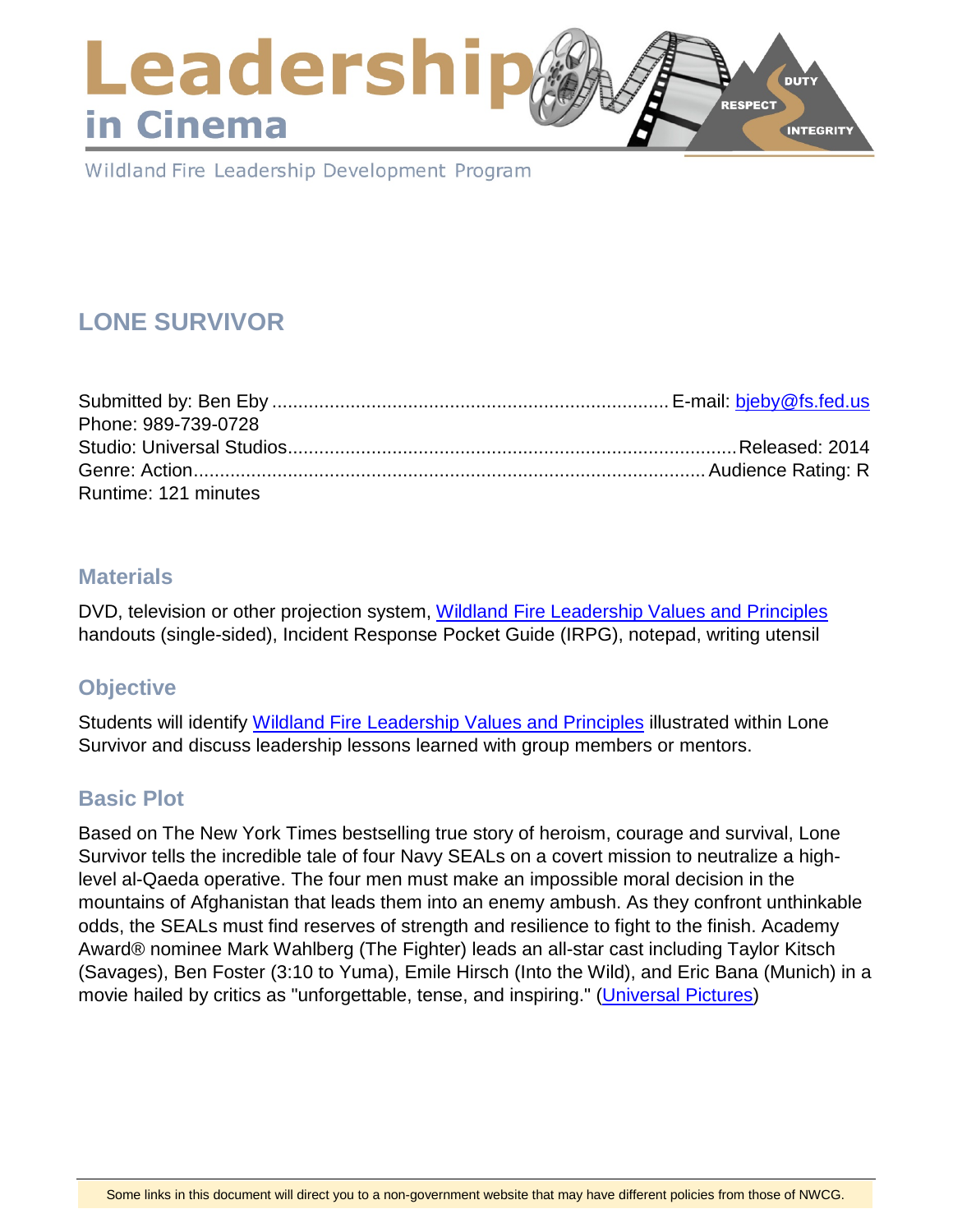# **Cast of Main Characters**

# **Facilitation Options**

Lone Survivor illustrates an abundance of leadership values and principles. Students should have few problems identifying those that correspond to the Wildland Fire Leadership Values and Principles. The objective is not to identify every leadership principle but to promote thought and discussion. Students should be less concerned with how many principles they view within the film and more concerned with how the principles they do recognize can be used to develop themselves as a leader.

*Lone Survivor: The Eyewitness Account of Operation Redwing and the Lost Heroes of Seal Team 10* by Marcus Luttrell and Patrick Robinson is a selection in the [Professional Reading](https://www.fireleadership.gov/)  [Program.](https://www.fireleadership.gov/)

The film can be viewed in its entirety or in parts, depending on facilitator intent and time schedules. Another method is to have the employee(s) view the film on his/her own and then hold the discussion session. When doing the full film style, it is suggested that the facilitator watch the movie at least once or twice prior to presenting this to a group.

# **Full-film Facilitation Suggestion**

When opting for the full-film method, the facilitator should determine a good breaking point near the middle of the film to go over any questions and refocus the students on the objective.

- 1. Review the Wildland Fire Leadership Values and Principles with students.
- 2. Review Guided Discussion questions with student
- 3. Break students into small discussion groups if necessary.
- 4. Show students Lone Survivor.
- 5. Begin the guided discussion.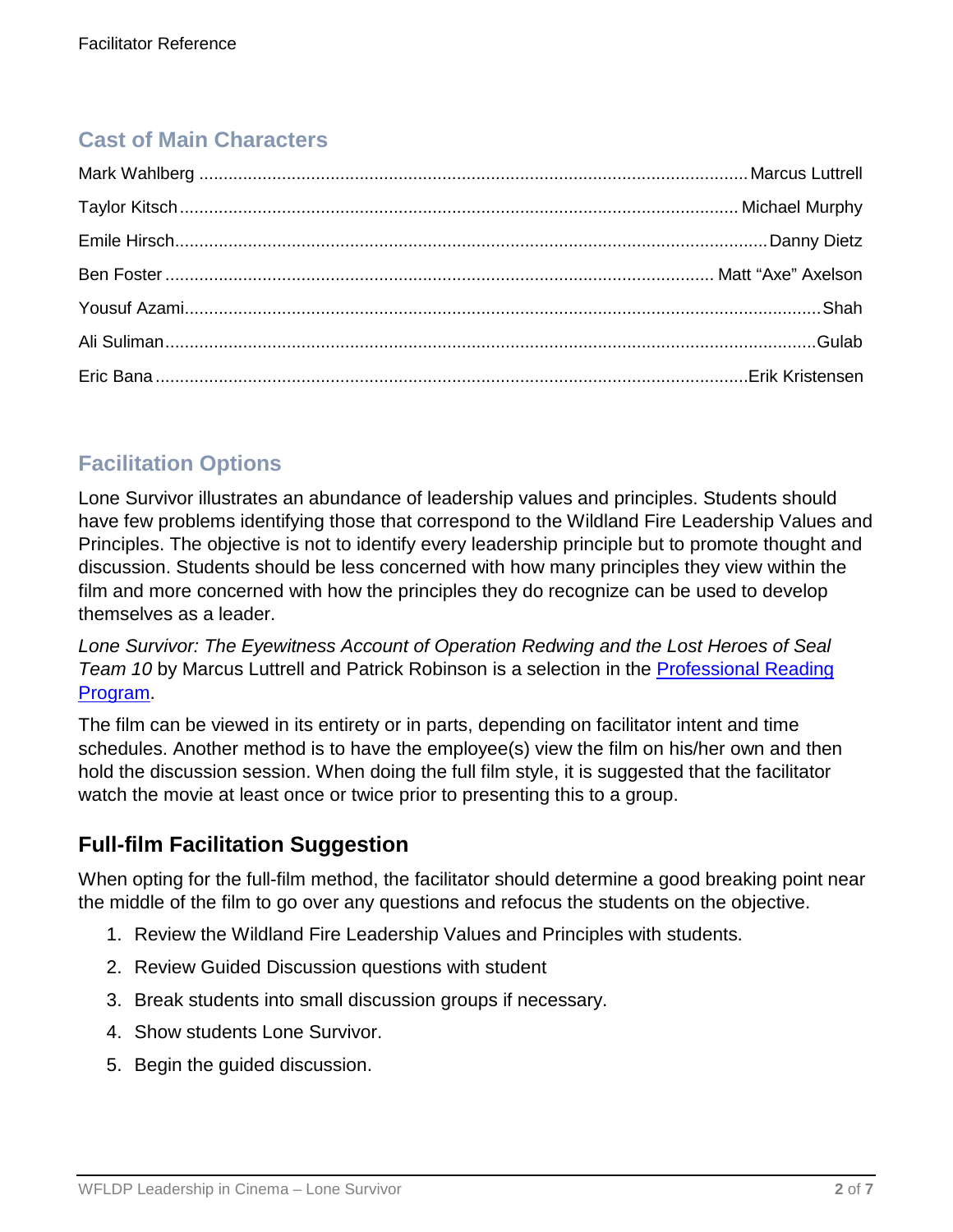- 6. Have students discuss their findings and how they will apply leadership lessons learned to their role in wildland fire suppression. Facilitate discussion in groups that have difficulty.
- 7. Wrap up the session and encourage students to apply leadership lessons learned in their personal and work lives.

# **Mentor Suggestion**

### **Have students view the movie on their own, then hold a discussion session(s) as time allows.**

The mentor should be available to the student to discuss lessons learned from the film as well as incorporating them to the student's leadership self-development plan.

Encouraging individuals to keep a leadership journal is an excellent way to document leadership values and principles that are practiced.

Suggest other wildland fire leadership toolbox items that will contribute to the overall leadership development of the student.

## **References**

- Official film [website for Lone Survivor](https://www.uphe.com/movies/lone-survivor)
- Luttrell, Marcus with Robinson, Patrick, Lone Survivor: The Eyewitness Account of Operation Redwing and the Lost Heroes of Seal Team 10. Little, Brown, and Company, November 2013.
- Search online videos for various speeches by and interviews with Marcus Luttrell.

Hyperlinks have been included to facilitate the use of the [Wildland Fire Leadership Development](https://www.fireleadership.gov/)  [Program website.](https://www.fireleadership.gov/) Encourage students of leadership to visit the [website.](https://www.fireleadership.gov/)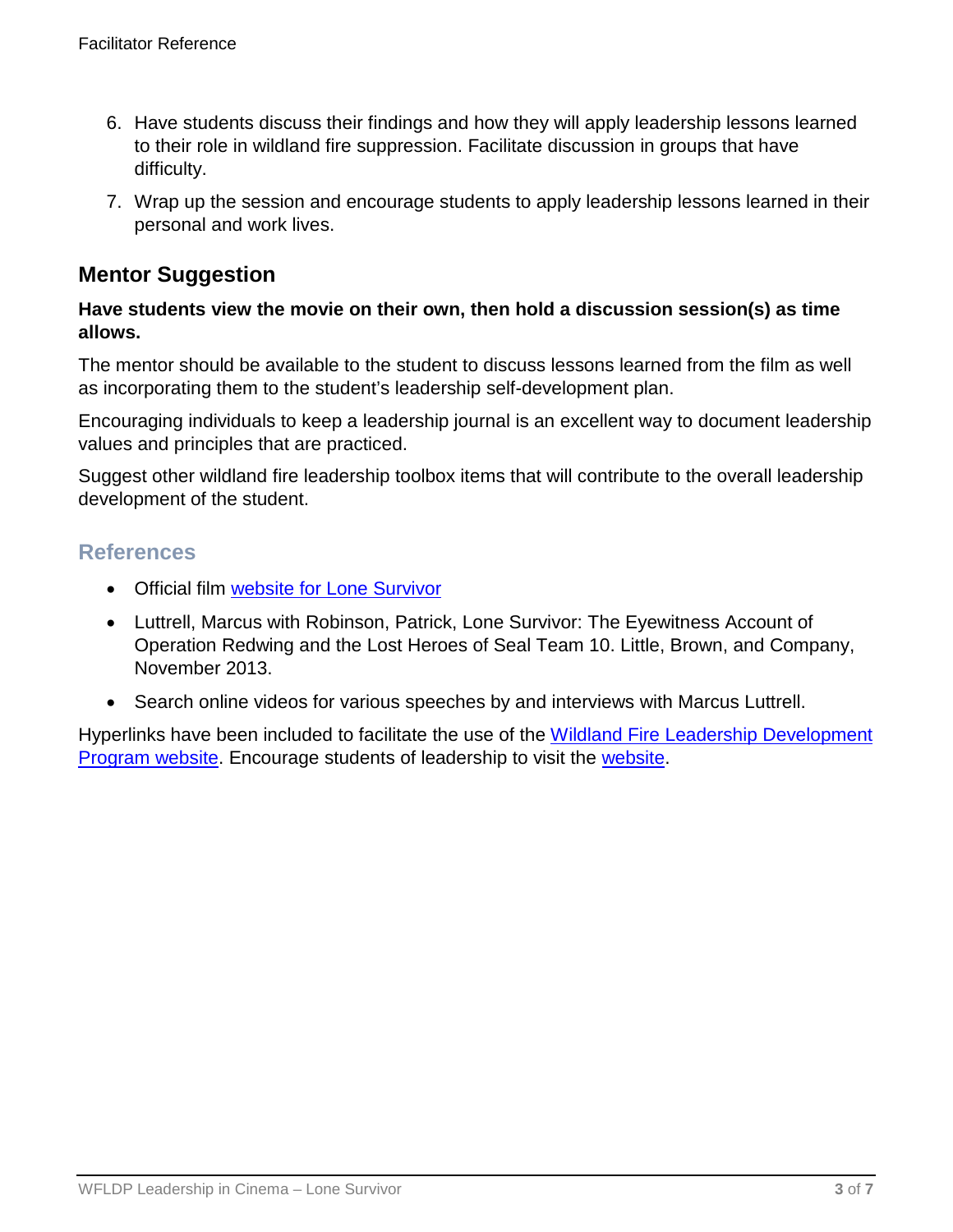# **Lone Survivor**

# **Guided Discussion**

- 1. During the introduction of the movie one of the SEAL instructors says, "Winning here is a conscience decision. Make up your mind whether you want to pass or choose to fail." How does this question, this mentality, apply to leadership? Is leadership a conscience decision?
	- **Answers will vary.**
- 2. What are the leadership implications of the "new guy presentation" done by Shane Patton early in the movie? Is this considered hazing or just building crew cohesion? What do firefighters do that is similar?
	- **Answers will vary. Hazing is not allowed in fire operations; crew cohesion activities are allowed. A fire leader is responsible for knowing the difference and ensuring crew cohesion activities build the team and don't destroy individuals.**
- 3. After the three (3) Afghani farmers are captured, what are the SEAL's options for continuing on? As they discuss their options, what kinds of rationalizing are they using to justify their preferred options?
	- **Let them go and have them alert the others, tie them up and leave them to the elements, or kill them and just continue on their mission.**
	- **Doctrine vs. policy (what needs to be done vs. rules of engagement), considering the greater good, the ends justifies the means, etc.**
- 4. Describe a decision you have had to make where there is no real best choice. How did you come to your decisions and what was your thought process to get you there?
	- **Answers will vary based on past experience(s).**
- 5. During the discussion, the team leader (Mike Murphy) stayed out of the discussion. Was this avoidance or good leadership? Why?
	- **Answers will vary.**
- 6. Right before the fire fight starts, Marcus Luttrell says, "Looks like I voted wrong." To which Murphy replies, "Negative. We just got the opportunity…" How does this reply show good leadership?
	- **Even though the decision put them in this bad position, it can be seen as the morally most correct decision. Maybe also the most "legal" or most in line with policy.**
- 7. Throughout the firefight, what are some of the things the four (4) SEALs say to each other to keep them going? How is this similar to what a leader can/does say late in the shift or on day 12 of your third roll? How does attitude affect/influence leadership, on the fireline or otherwise?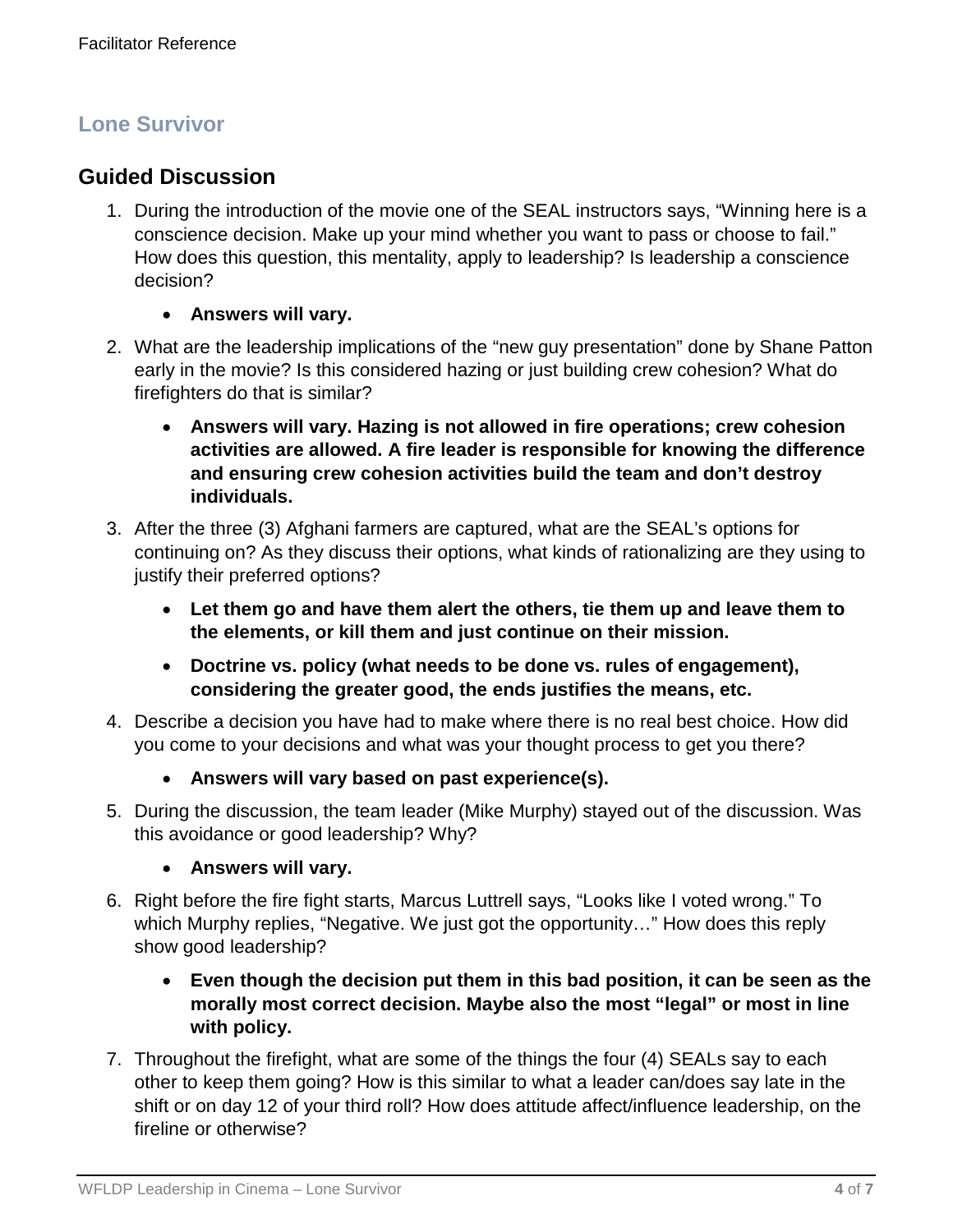### • **Answers will vary.**

8. Why do you think Murphy made the decision to go out in the open under heavy fire, on the rock outcropping, to make that final phone call? Hero? Leader? Bravado? All three?

### • **Answers may include looking out for subordinates well being and putting the safety of your subordinates above all other objectives (Respect).**

9. Mohammad Gulab took in Marcus Luttrell and risked the lives of his village by offending the Taliban. Have you ever made a decision that was morally or ethically right at the risk of offending your supervisor or other leadership above you? Why?

### • **Answers will vary based on past experience.**

10.As a leader, what does Pashtunwali mean to you? Do we have any similar code of honor in the fire world?

### • **Answers will vary.**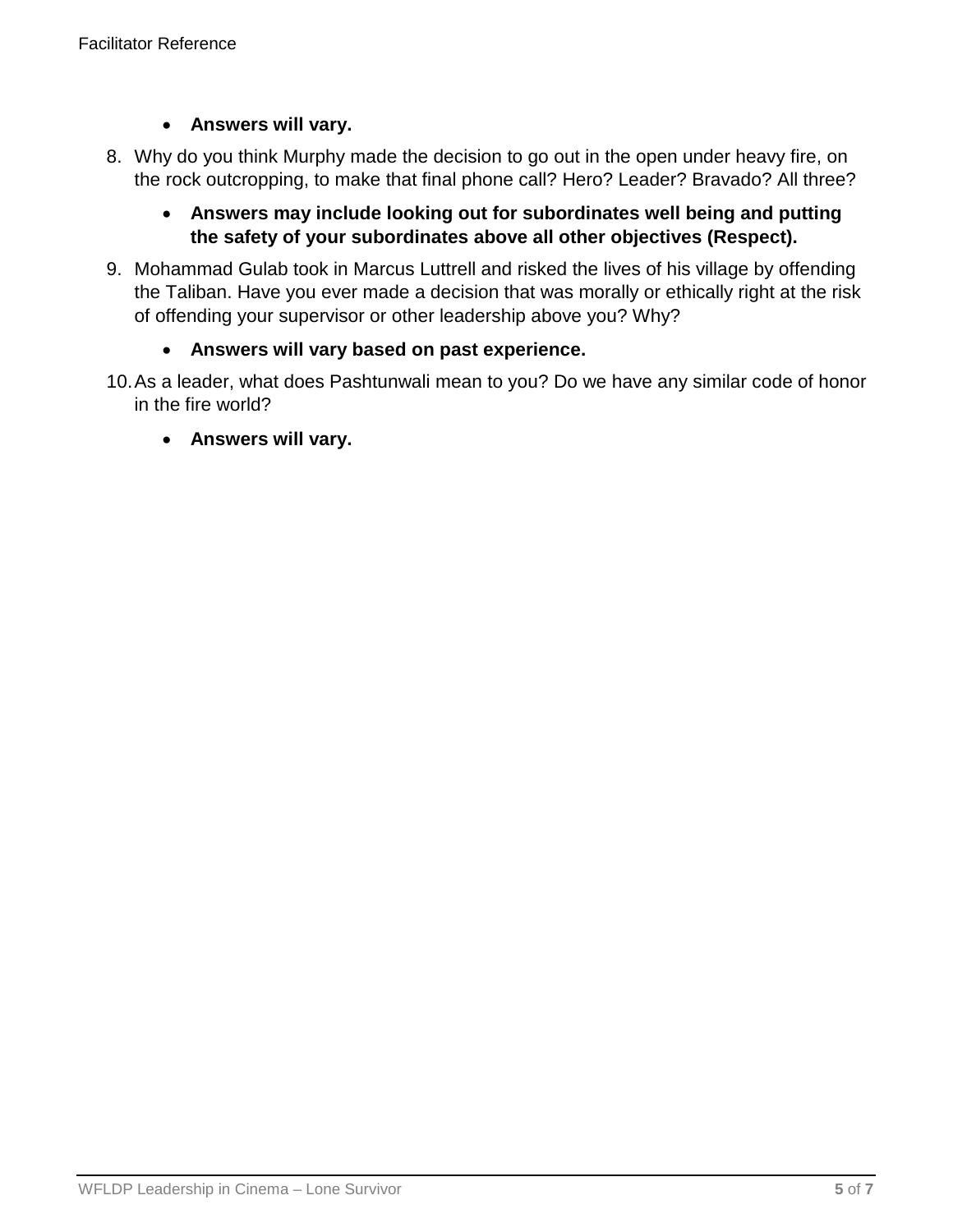### Be proficient in your job, both technically & as a leader.

- Take charge when in charge.
- Adhere to professional standard operating procedures.
- Develop a plan to accomplish given objectives.

### Make sound & timely decisions.

- Maintain situation awareness in order to anticipate needed actions.
- Develop contingencies & consider consequences.
- Improvise within the commander's intent to handle a rapidly changing environment.

### Ensure that tasks are understood, supervised, accomplished.

- Issue clear instructions.
- Observe & assess actions in progress without micro-managing.
- Use positive feedback to modify duties, tasks & assignments when appropriate.

### Develop your subordinates for the future.

- Clearly state expectations.
- Delegate tasks that you are not required to do personally.
- Consider individual skill levels & developmental needs when assigning tasks.

#### Know your subordinates and look out for their well-being.

- Put the safety of your subordinates above all other objectives.
- Take care of your subordinate's needs.
- Resolve conflicts between individuals on the team.

### Keep your subordinates informed.

- Provide accurate & timely briefings.
- Give the reason (intent) for assignments & tasks.
- Make yourself available to answer questions at appropriate times.

#### **Build the team.**

- Conduct frequent debriefings with the team to identify lessons learned.
- Recognize accomplishments & reward them appropriately.
- Apply disciplinary measures equally.

### Employ your subordinates in accordance with their capabilities.

- Observe human behavior as well as fire behavior.
- Provide early warning to subordinates of tasks they will be responsible for.
- Consider team experience, fatigue & physical limitations when accepting assignments.

#### Know yourself and seek improvement.

- Know the strengths/weaknesses in your character & skill level.
- Ask questions of peers & supervisors.
- Actively listen to feedback from subordinates.

### Seek responsibility and accept responsibility for your actions.

- Accept full responsibility for & correct poor team performance.
- Credit subordinates for good performance.
- Keep your superiors informed of your actions.

#### Set the example.

- Share the hazards & hardships with your subordinates.
- Don't show discouragement when facing setbacks.
- Choose the difficult right over the easy wrong.